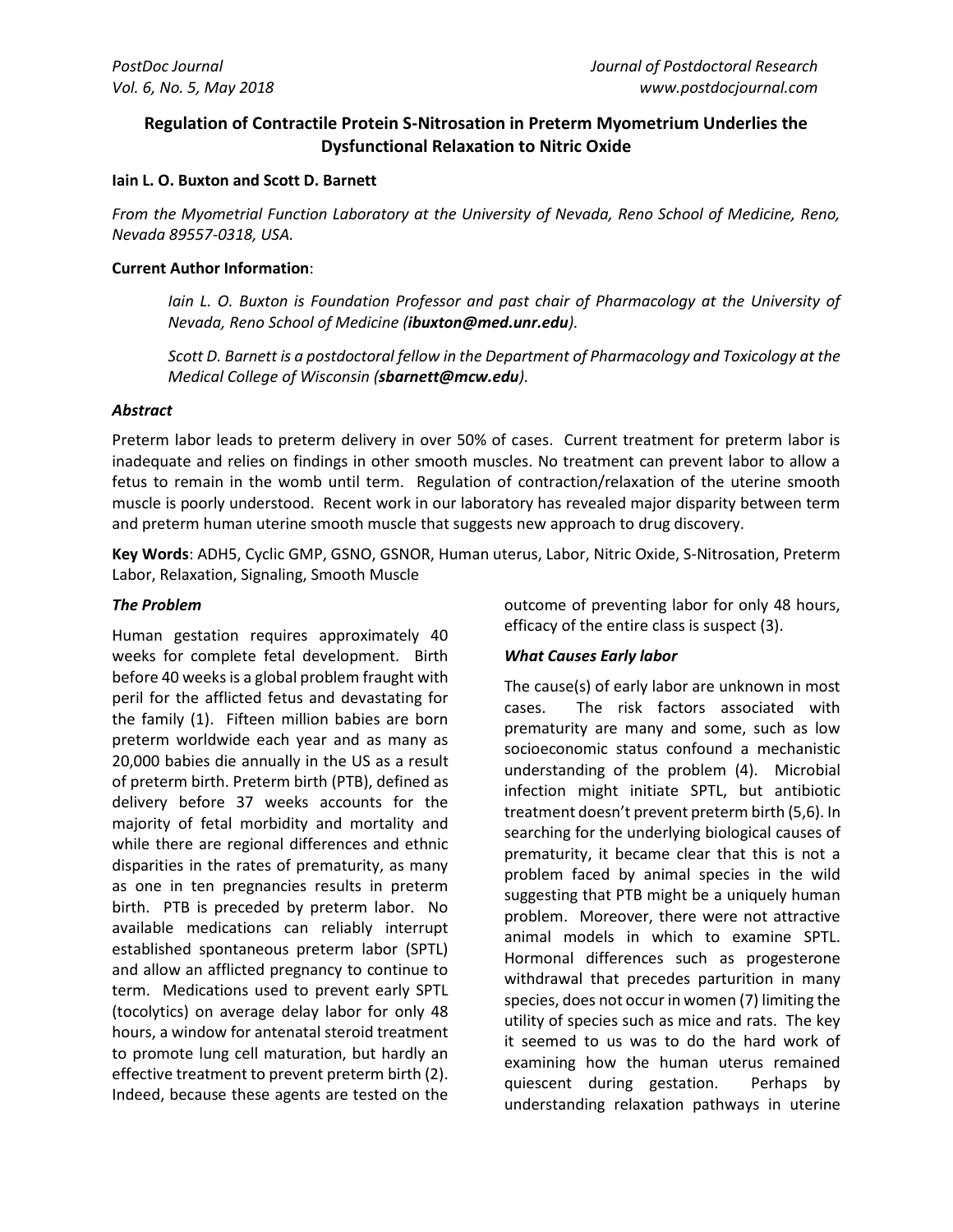### *An NO Signaling Exception*

Following the work of Robert Furchgott's discovery of endothelium-derived relaxing factor (8) and its identity as nitric oxide (9), we became interested in the actions of nitric oxide on uterine muscle. After all, the uterus is a smooth muscle like the muscle of blood vessels where the actions of nitric oxide had been discovered to raise cyclic GMP and signal relaxation (10). While examining the mechanisms of relaxation of uterine smooth muscle (myometrium), we discovered something quite unexpected about the action of nitric oxide. Even though treatment of the human uterine smooth muscle in the organ bath resulted in elevation of cyclic GMP as the Nobel work of Furchgott *et al.* had demonstrated in vascular smooth muscle, it was neither necessary nor sufficient to explain the resulting relaxation of myometrium (11). Our findings were not initially well received. After all, science was not ready to accept an exception to work that had been awarded a Nobel. Despite skepticism, our results were repeatable. We quantified the ability of nitric oxide (NO) to relax the muscle even when soluble guanylyl cyclase was blocked to prevent cyclic GMP accumulation in guinea pig, cynomolgus monkey as well as human (12–14).

We reasoned that myometrium represented an interesting signaling exception that might reveal mechanisms to promote quiescence. The Nobel dogma posits that NO activates myometrial soluble guanylyl cyclase, cyclic GMP is generated and crucial proteins such as the smooth muscle myosin phosphatase are phosphorylated (15). However, unlike vascular smooth muscle, term myometrium relaxes to NO and proteins are phosphorylated, but this is not required for relaxation (16). NO-mediated relaxation of pregnant human myometrium together with its cyclic GMP-independence (17), established that another mechanism mediates relaxation to NO in the myometrium (18,19). It is clear now that we were right since a degree of cyclic GMP-

independence of NO action is also known for other smooth muscles (20).

### *Dysfunctional Relaxation in Preterm Tissues*

More recently, we have focused our attention on the actions of NO in preterm myometrium. Acquiring samples of myometrium from women undergoing a Cesarean section allows for a direct assessment of physiological and pharmacological parameters. Because some women enter labor preterm and require delivery of their fetus by Cesarean, we have been able to study the effects of NO in preterm as well as term human myometrium. We were surprised to discover that preterm tissues do not respond well to NO (21). This disparity could be the result of gestational timing if the response to NO matures during gestation. If on the other hand, endogenous NO signals quiescence as we suggest, then the failure of preterm tissues to relax could suggest a fundamental biochemical difference in preterm tissues that might offer a pathway to drug development.

## *A Role for S-Nitrosation*

At the time we were learning about the failure of preterm tissues to relax to NO, we were also probing the mechanism of NO-induced relaxation in term myometrium. If cyclic GMP is not the proximate cause of NO-mediated relaxation of myometrium, then what signaled the relaxation? We proposed that NO-induced Snitrosation of critical contraction-relaxation associated proteins signaled the relaxation. Snitrosation describes a thiol (*e.g.,* cysteine) converted to a nitrosothiol (R-NO) by a oneelectron oxidation from the •NO radical (22). The term often used, nitrosylation is addition of an NO group to a metal-centered protein such as guanylyl cyclase. The majority of proteins modified by NO are S-nitrosation on a cysteine thiol. Although researchers have used both terms to describe NO addition to a protein thiol, we employ the term S-nitrosation and suggest that this term be preferred.

We discovered crucial pregnancy state differences in NO-donor induced S-nitrosations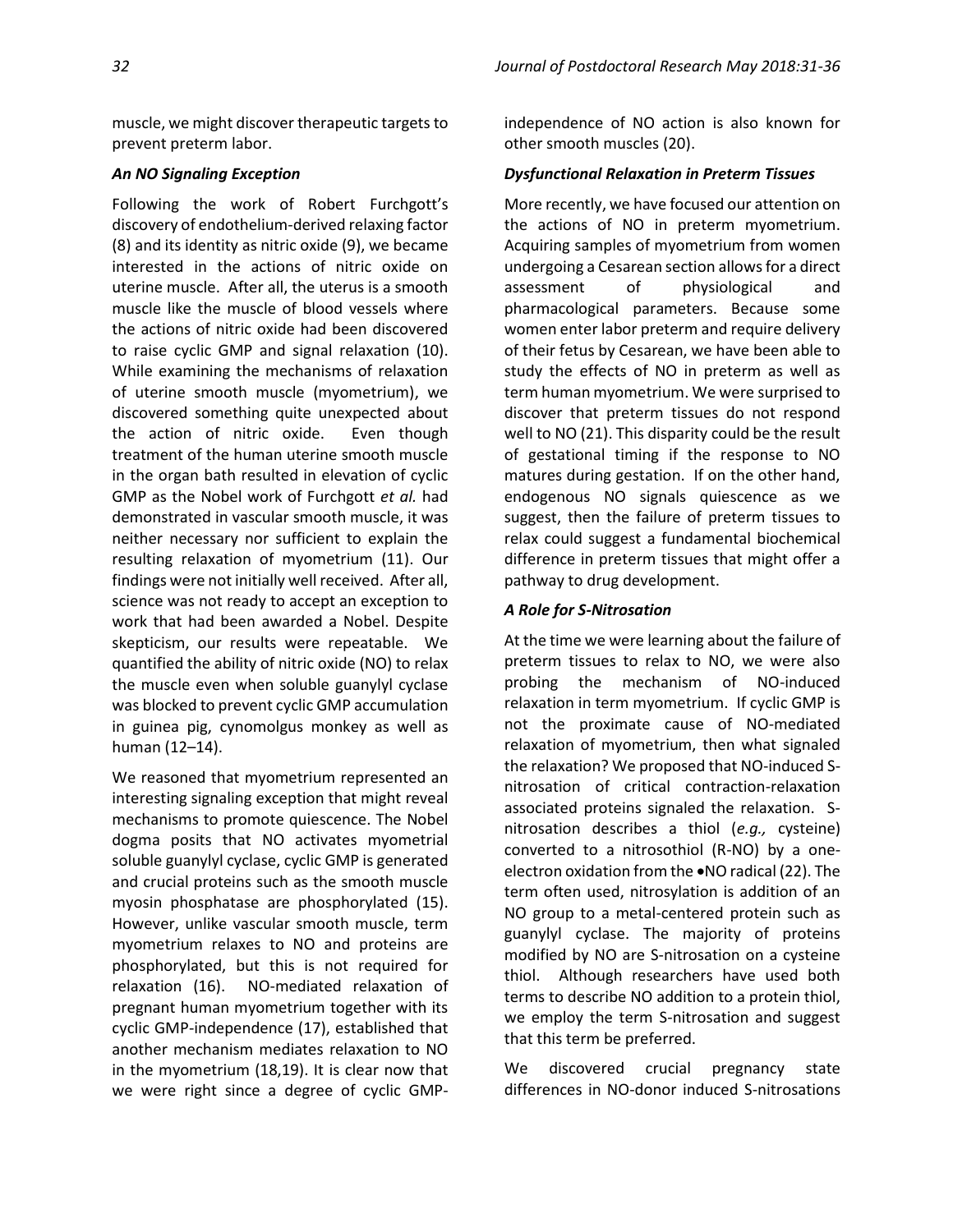in myometrium (23). Based on our findings we developed the hypothesis that NO donor (GSNO)-mediated relaxation of term myometrium results in part from altered Snitrosation of myosin light chain kinase (MLCK), its substrate myosin light chain 9 (MYL9), and the actin binding protein profilin-1 (PFN1). The notion that these proteins, central to the mechanisms of contraction-relaxation of smooth muscle are differentially S-nitrosated in term versus preterm myometrium is supported by our data (23) and links existing notions about the gestational maturation of quiescence signaling in myometrium during pregnancy with a mechanism, *S-nitrosation*.

#### *Regulation of S-Nitrosation*

While it is immediately attractive to propose that S-nitrosation differences of crucial proteins such as MLCK could render preterm tissues resistant to the actions of NO, there was little in the literature and less in myometrium to validate our notions. What was the basis of this difference in S-nitrosations? Is preterm tissue fundamentally different, or are we examining a difference based on gestational timing alone. In order to address this conundrum, we examined the principle mechanism of S-nitrosation regulation in smooth muscle, S-nitrosoglutathione reductase (GSNOR).

Glutathione is the major thiol in mammalian cells (up to 10 mM) (24). GSNO is the likely form in which NO crosses the membrane of most cell types to trans-nitrosate proteins (25). GSNOmetabolizing activity is accomplished by the Class-III alcohol dehydrogenase (ADH5) also called GSNOR (26). The principal substrate for ADH5 is GSNO. The enzyme utilizes NADH to carry out a 2e− reduction of GSNO to generate glutathione sulfinamide (27). Posttranslational modification of mammalian GSNOR has not been described. Because GSNOR( $\tau$ ) mice have increased cellular levels of GSNO and SNOproteins, it is likely that GSNO and some S-NOproteins are in equilibrium governed by Cys-to-Cys trans-nitrosation, and GSNOR mediated denitrosation (26).

Altered GSNOR expression in myometrium associated with SPTL would be expected to alter S-NO-protein levels as we observed (23) and thus, may alter uterine quiescence. We documented both increased S-nitrosation and decreased S-nitrosation of specific myometrial proteins. Up S-nitrosations fit a simple notion of NO reacting with free thiols. Down protein Snitrosation was unexpected and could be the result of the action of GSNOR, inhibitors of which are in clinical trial (28) for airway smooth muscle disease (29,30). Up and down nitrosations in SPTL may be the result of selective regulation of de-nitrosation by GSNOR as was shown known in nerve (31) or similar de-nitrosases themselves activated by S-nitrosation to act on specific substrates. Our data suggest that the notion that S-nitrosations are obligatory and governed solely by availability of NO and substrate is likely to be wrong. We suggest that S-nitrosations are regulated.

#### *Putting it Together*

Our experiments in myometrium from both term and preterm patients revealed and exciting connection between biochemical differences in S-nitrosation measured by quantitative mass spectroscopy and the outcome of these differences in the effect of NO-donor on myometrial relaxation. Patients who enter labor spontaneously preterm without infection have a blunted relaxation response to NO-mediated relaxation suggesting that the mechanism of NO action may be involved in the pathophysiology of preterm labor (21). Ours is the first study to measure the ability of NO to relax preterm vs. term pregnant human myometrium. We find that GSNOR expression is elevated in patients that deliver preterm and that this is not the result of gestational timing (21). Furthermore, differences in expression can be measured as increased enzyme activity. When S-nitrosation is examined in the actin motility assay to address the effect of S-nitrosation of the movement of actin on a myosin substrate (a surrogate for the mechanism of NO action), results are consistent with an effect of increased S-nitrosation to mediate increased muscle activity. Thus, while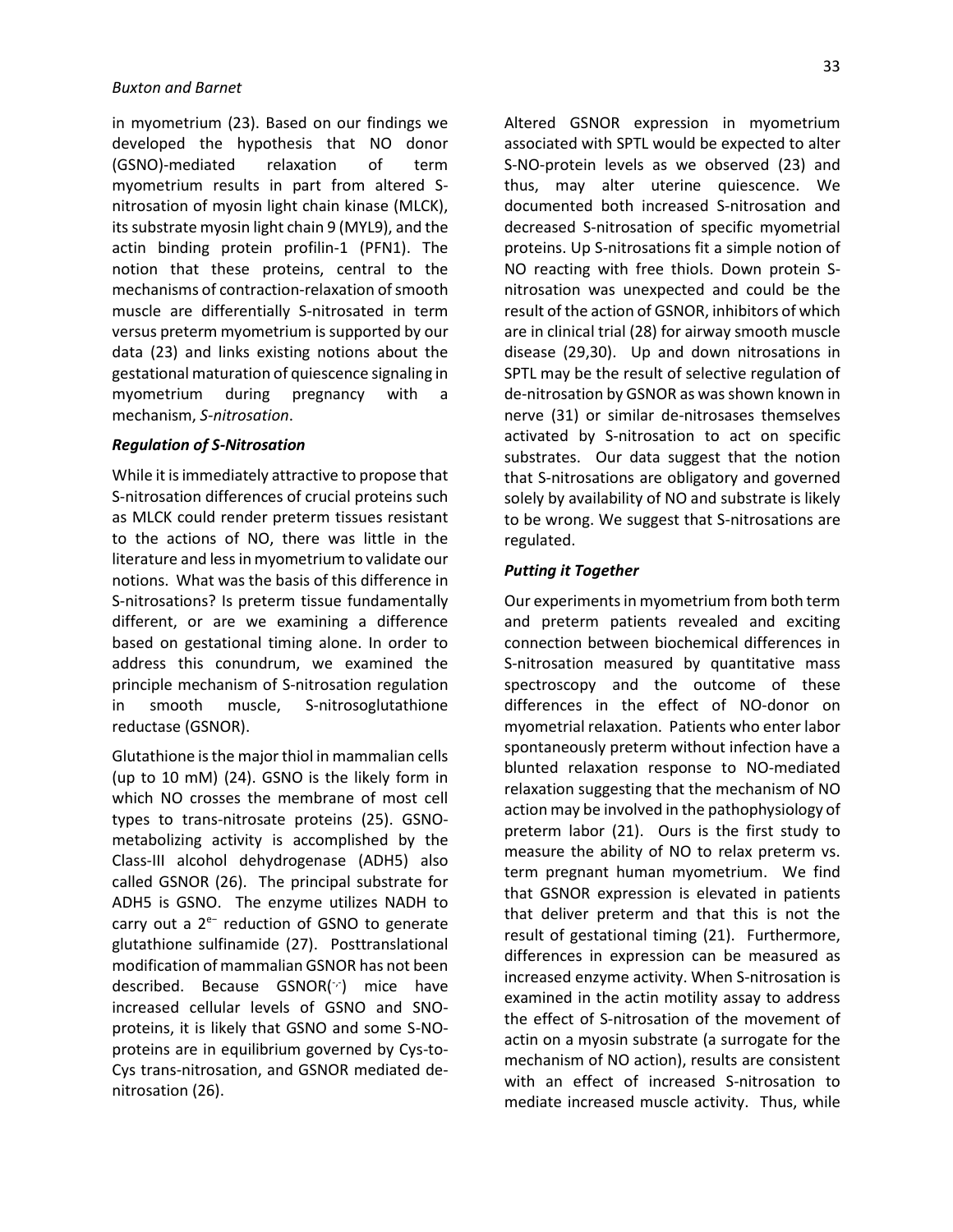NO-donors cannot be useful for preventing preterm labor, the differences in the effect of NO on the uterine smooth muscle from term versus

#### **References**

1. The Global Action Report on Preterm Birth Born Too Soon. [cited 2017 Oct 9]; Available from: https://www.marchofdimes.org/borntoo-soon-the-global-action-report-onpreterm-birth.pdf

2. Lamont CD, Jørgensen JS, Lamont RF. The safety of tocolytics used for the inhibition of preterm labour. Expert Opin Drug Saf [Internet]. Taylor & Francis; 2016 Sep 3 [cited 2017 Aug 7];15(9):1163–73. Available from: https://www.tandfonline.com/doi/full/10.108 0/14740338.2016.1187128

3. Olson DM, Christiaens I, Gracie S, Yamamoto Y, Mitchell BF. Emerging tocolytics: challenges in designing and testing drugs to delay preterm delivery and prolong pregnancy. Expert Opin Emerg Drugs [Internet]. Taylor & Francis; 2008 Dec 20 [cited 2018 May 21];13(4):695–707. Available **the contract of the contract of the contract of the contract of the contract of the contract of the contract of the contract of the contract of the contract of the contract of the contract of the contract of the** http://www.tandfonline.com/doi/full/10.1517 /14728210802568764

4. Buxton IL, Crow W, Mathew SO. Regulation of uterine contraction: mechanisms in preterm labor. AACN Clin Issues. 2000;11(2). [https://doi.org/10.1097/00044067-](https://doi.org/10.1097/00044067-200005000-00010) [200005000-00010](https://doi.org/10.1097/00044067-200005000-00010)

5. Prince AL, Antony KM, Chu DM, Aagaard KM. The microbiome, parturition, and timing of birth: more questions than answers. J Reprod Immunol [Internet]. 2014 Oct [cited 2015 Sep 18];104–105:12–9. Available from: http://www.sciencedirect.com/science/article /pii/S0165037814000357

6. Vinturache AE, Gyamfi-Bannerman C, Hwang J, Mysorekar IU, Jacobsson B. Maternal microbiome - a pathway to preterm birth. Semin Fetal Neonatal Med [Internet]. 2016 Feb 26 [cited 2016 Mar 7];21(2):94–9. Available from:http://www.sciencedirect.com/science/a rticle/pii/S1744165X16000202

SPTL patients has revealed a mechanistic basis for early labor and further examination may reveal new targets for tocolytic development.

7. Nnamani MC, Plaza S, Romero R, Wagner GP. Evidence for independent evolution of functional progesterone withdrawal in primates and guinea pigs. Evol Med public Heal. 2013;2013(1):273–88.

<https://doi.org/10.1093/emph/eot022> PMid:24481205 PMCid:PMC3875370

8. Furchgott RF, Zawadzki J V. The obligatory role of endothelial cells in the relaxation of arterial smooth muscle by acetylcholine. Nature. 1980;288:373–6. <https://doi.org/10.1038/288373a0>

9. Furchgott R, Ignarro L, Murad F. The 1998 Nobel Prize in Physiology or Medicine. http://www.nobel.se/medicine/laureates/199 8/index.html [Internet]. 1998; Available from: http://www.nobel.se/medicine/laureates/199 8/index.html

10. Lincoln TM, Dey N, Sellak H. Invited Review: cGMP-dependent protein kinase signaling mechanisms in smooth muscle: from the regulation of tone to gene expression. J Appl Physiol [Internet]. American Physiological SocietyBethesda, MD ; 2001 Sep [cited 2018 May 21];91(3):1421–30. Available from: http://www.physiology.org/doi/10.1152/jappl. 2001.91.3.1421

11. Buxton ILOILO. Regulation of uterine function: a biochemical conundrum in the regulation of smooth muscle relaxation. Mol Pharmacol. 2004;65(5):1051–9. <https://doi.org/10.1124/mol.65.5.1051> PMid:15102932

12. Kuenzli KA, Bradley ME, Buxton ILO. Cyclic GMP-independent effects of nitric oxide on guinea-pig uterine contractility. Br J Pharmacol. 1996;119(4).https://doi.org/10.1111/j.1476- 5381.1996.tb15734.x

PMid:8904649 PMCid:PMC1915763

13. Buxton ILO, Kaiser RA, Malmquist NA, Tichenor S. NO-induced relaxation of labouring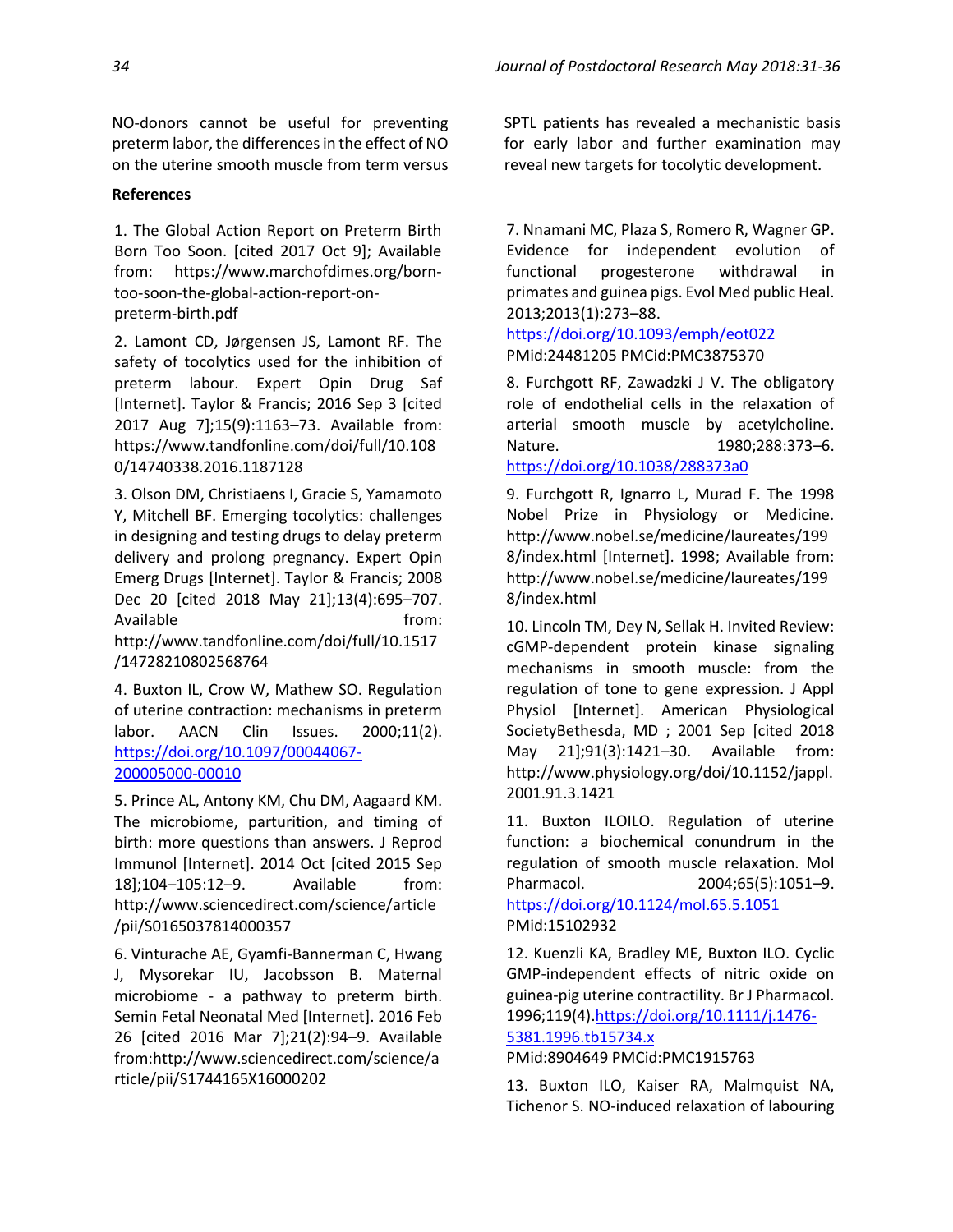and non-labouring human myometrium is not mediated by cyclic GMP. Br J Pharmacol. 2001;134(1).

<https://doi.org/10.1038/sj.bjp.0704226> PMid:11522613 PMCid:PMC1572926

14. Kuenzli KA, Buxton ILO, Bradley ME. Nitric oxide regulation of monkey myometrial contractility. Br J Pharmacol [Internet]. Wiley/Blackwell (10.1111); 1998 May 1 [cited 2018 May 21];124(1):63–8. Available from: http://doi.wiley.com/10.1038/sj.bjp.0701799

15. Ito M, Nakano T, Erdodi F, Hartshorne DJ. Myosin phosphatase: structure, regulation and function. Mol Cell Biochem. First Department of Internal Medicine, Mie University School of Medicine, Tsu, Mie, Japan. naika1@clin.medic.mie-u.ac.jp; 2004 Apr;259(1–2):197–209.

16. Tichenor SD, Malmquist NA, Buxton IL. Dissociation of cGMP accumulation and relaxation in myometrial smooth muscle: effects of S-nitroso-N-acetylpenicillamine and 3-morpholinosyndonimine. Cell Signal. 2003;15(8):763–72.

[https://doi.org/10.1016/S0898-](https://doi.org/10.1016/S0898-6568(03)00006-8) [6568\(03\)00006-8](https://doi.org/10.1016/S0898-6568(03)00006-8)

17. Buxton IL, Kaiser RA, Malmquist NA, Tichenor S. NO-induced relaxation of labouring and non-labouring human myometrium is not mediated by cyclic GMP. Br J Pharamcology. 2001;134(1):206–14.

<https://doi.org/10.1038/sj.bjp.0704226> PMid:11522613 PMCid:PMC1572926

18. Buxton IL. Regulation of uterine function: a biochemical conundrum in the regulation of smooth muscle relaxation. Mol Pharmacol. 2004;65(5):1051–9.

<https://doi.org/10.1124/mol.65.5.1051> PMid:15102932

19. Buxton IL, Milton D, Barnett SD, Tichenor SD. Agonist-specific compartmentation of cGMP action in myometrium. JPET [Internet]. 2010/07/24. 2010;335(1):256–63. Available from:

http://www.ncbi.nlm.nih.gov/pubmed/206510 27

20. Hess DT, Matsumoto A, Kim SO, Marshall HE, Stamler JS. Protein S-nitrosylation: purview and parameters. NatRevMolCell Biol. 2005;6(2):150–66.

<https://doi.org/10.1038/nrm1569>

21. Barnett SD, Smith CR, Ulrich CC, Baker JE, Buxton ILO. S-Nitrosoglutathione Reductase Underlies the Dysfunctional Relaxation to Nitric Oxide in Preterm Labor. Nature-Scientific Reports. 2018;8(1).

22. Smith BC, Marletta MA. Mechanisms of Snitrosothiol formation and selectivity in nitric oxide signaling. Curr Opin Chem Biol [Internet]. 2012/11/07. 2012; Available from: http://www.ncbi.nlm.nih.gov/pubmed/231273 59 https://doi.org/10.1016/j.cbpa.2012.10.016

23. Ulrich C, Quilici DR, Schlauch KA, Buxton ILO. The human uterine smooth muscle Snitrosoproteome fingerprint in pregnancy, labor, and preterm labor. AJP Cell Physiol. 2013 Oct;305(8):C803–16.

<https://doi.org/10.1152/ajpcell.00198.2013> PMid:23948706 PMCid:PMC3798678

24. Bateman RL, Rauh D, Tavshanjian B, Shokat KM. Human carbonyl reductase 1 is an Snitrosoglutathione reductase. J Biol Chem [Internet]. 2008 Dec 19 [cited 2015 Jun 10];283(51):35756–62. Available from: http://www.jbc.org/content/283/51/35756.lo ng

25. Gaston B, Reilly J, Drazen JM, Fackler J, Ramdev P, Arnelle D, et al. Endogenous nitrogen oxides and bronchodilator Snitrosothiols in human airways. Proc Natl Acad Sci U S A [Internet]. 1993/12/01. 1993;90(23):10957–61. Available from: http://www.ncbi.nlm.nih.gov/pubmed/824819 8

26. Liu L, Hausladen A, Zeng M, Que L, Heitman J, Stamler JS. A metabolic enzyme for Snitrosothiol conserved from bacteria to humans. Nature [Internet]. Macmillian Magazines Ltd.; 2001 Mar 22 [cited 2015 Jun 10];410(6827):490–4. Available from: http://dx.doi.org/10.1038/35068596 <https://doi.org/10.1038/35068596>